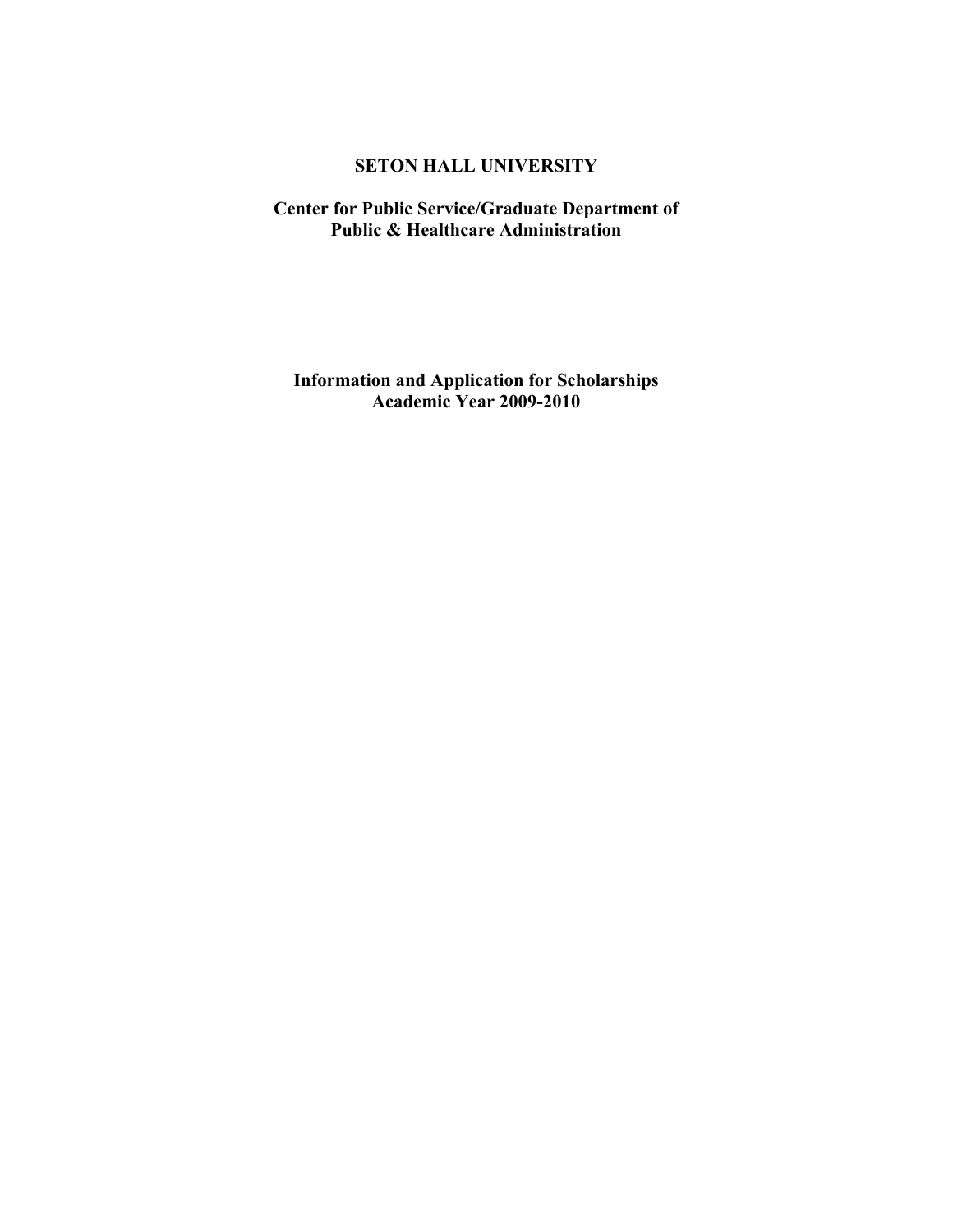# **SCHOLARSHIP FACT SHEET**

# **Center for Public Service/GDPHA Academic Year 2009-2010**

The Center for Public Service at Seton Hall University, announces the availability of four kinds of scholarships for study in the Master of Public Administration (MPA) program, accredited by The National Association of Schools of Public Affairs and Administration (NASPAA).

#### 1. **Partial Scholarships for Nonprofit Management Courses**

These scholarships provide partial tuition (up to a maximum of 50% tuition per **ELIGIBLE**  course) for a designated number of courses (typically a maximum of six courses) that focus on the management of nonprofit organizations.. Scholarships are awarded by a committee of faculty and community leaders on a competitive basis to students studying in our MPA degree and certificate programs in nonprofit organization management.

What steps do I follow in order to apply for a partial scholarship?

Complete the Application for Graduate Programs, if you are applying for admission into the degree program, and the Partial Scholarship Application (Attached)

 Complete the Graduate Certificate Application, if you are applying for admission into the nonprofit management certificate programs, and the Partial Scholarship Application (Attached)

# **2. Goya Scholarships**

Goya Scholarships provide partial scholarships for study in the MPA degree program for any concentration area ( Health Policy and Management, Public Service: Leadership, Governance and Policy, or Nonprofit Organization Management) to Latino/Latina students with demonstrated financial need.\*

What steps do I follow in order to apply for a Goya Scholarship?

Apply for admission into the degree by:

- Completing the Application for Graduate Programs
- Completing the Partial Scholarship Application (attached)
- Completing the FAFSA (Free Application for Federal Financial Aid).\* For information on FAFSA visit the FAFSA website at www.fafsa.ed.gov.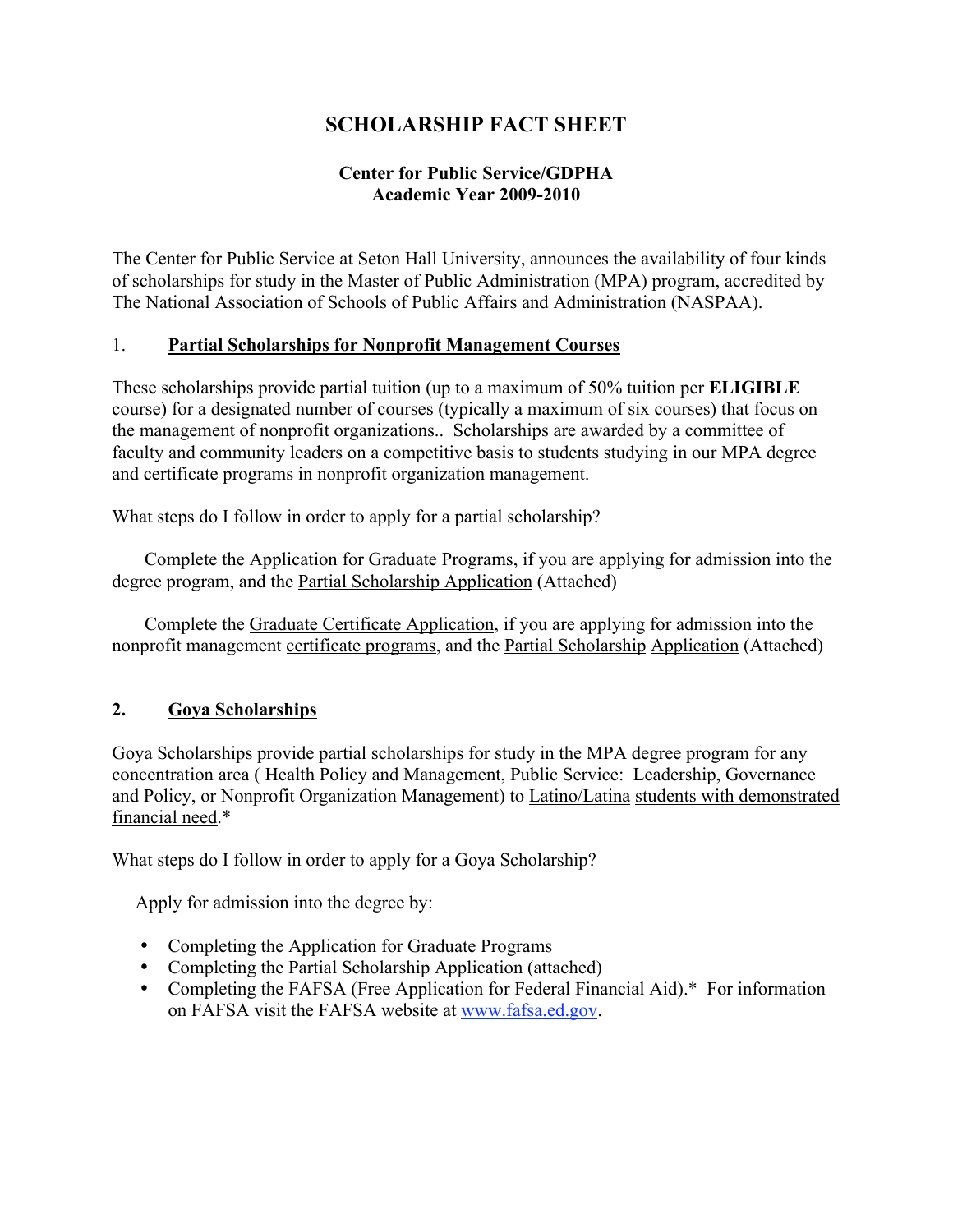# **3. Thomas J. Stanton, Jr., Scholarship**

Seton Hall University's Center for Public Service is pleased to announce the availability of applications for a special scholarship program established in memory of Thomas J. Stanton Jr.

Mr. Thomas J. Stanton Jr. was one of New Jersey's outstanding business and civic leaders. Even though he was a corporate executive who served as president and chief executive officer of National Bank of Jersey City (now part of Bank of America), Mr. Stanton's passion was economic and community development in New Jersey. After he retired in 1990, he remained active in urban renewal projects, pledging dollars and time as chairperson of the first board of Liberty Science Center and chairperson on New Jersey Future, an organization dedicated to improving the quality of life in New Jersey. In addition, he served on numerous other boards of faithbased and secular charitable organizations. Throughout his life, Mr. Thomas J. Stanton, Jr. made philanthropic endeavors his priority.

In 1989, in keeping with Stanton's commitment to civic responsibility, Mr. Thomas J. Stanton, Jr. was appointed the first chair of Seton Hall University's Center for Public Service Advisory Council, a post he held until his death in January 1998.

With a very generous gift from Mr. Stanton's widow, Jane Maloney Stanton, each year, the Center for Public Service awards partial scholarship funds to a student who has been accepted into the Master of Public Administration program offered by the Graduate Department of Public and Healthcare Administration. In addition to financial need and academic achievement, recipients must demonstrate a commitment to leadership and community service in New Jersey, much like the civic leader, Mr. Thomas J. Stanton Jr., for whom the scholarship is named.

What steps do I follow in order to apply for a Thomas J. Stanton, Jr., Scholarship?

Apply for admission into the degree program by:

- Completing the Application for Graduate Programs (the Stanton Scholarship is only applicable to students who are accepted into the MPA degree program)
- Completing the Partial Scholarship Application (attached)

In addition to writing the scholarship essay explained in the Partial Scholarship Application, applicants for the Stanton Scholarship should submit a personal statement explaining their commitment to community development in New Jersey and their interest in applying for the Stanton scholarship, along with a resume.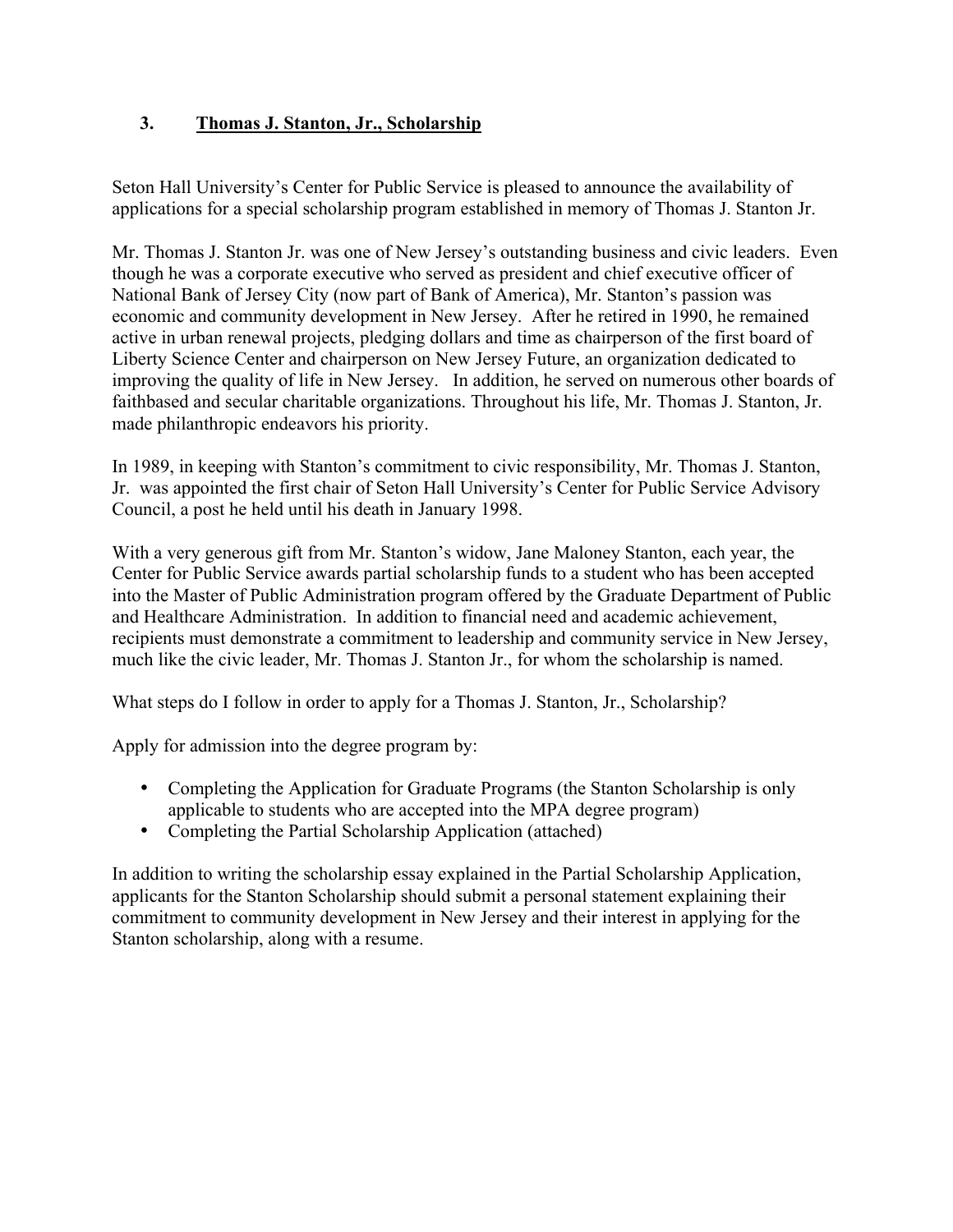### **4. Union Foundation Scholarships (Restricted to residents of Union County or employees of nonprofit organizations that serve Union County residents)**

What steps do I follow in order to apply for a Union Foundation Scholarship?

Complete the Application for Graduate Programs, if you are applying for admission into the degree program, and the Partial Scholarship Application (Attached)

Complete the Graduate Certificate Application, if you are applying for admission into the nonprofit management or arts administration certificate programs, and the Partial Scholarship Application (Attached)

# **WHO IS ELIGIBLE TO APPLY FOR SCHOLARSHIPS?**

Applicants must meet the admissions criteria for their chosen program of study. Applicants who are not accepted into one of the certificate or degree programs will not be eligible for a scholarship.

All applicants must have a bachelor's degree from an accredited college or university. Degree applicants must have a minimum of a 3.0 grade point average (GPA). Certificate applicants must have a minimum of a 2.75 grade point average. (Due to the competitive nature of these scholarships, it is anticipated that those who are awarded scholarships will have GPA's significantly above 3.0.)

Candidates for the Nonprofit Organization Management Scholarships must have a demonstrated commitment to the nonprofit or arts sectors. This commitment may be evidenced through paid and/or volunteer work in nonprofit or arts organizations.

Candidates for the Stanton Scholarship should demonstrate a commitment to voluntarism as well as economic and community development in New Jersey.

Candidates for the Union Foundation Scholarship must be a resident of Union County or be employed by an organization that serves residents of Union County.

Minority candidates are encouraged to apply. Some scholarship funds are earmarked for minority students.

# **Am I required to attain certain grades to continue receiving scholarship funds?**

Yes, you must maintain a minimum grade point average of 3.0 to continue receiving scholarship funds.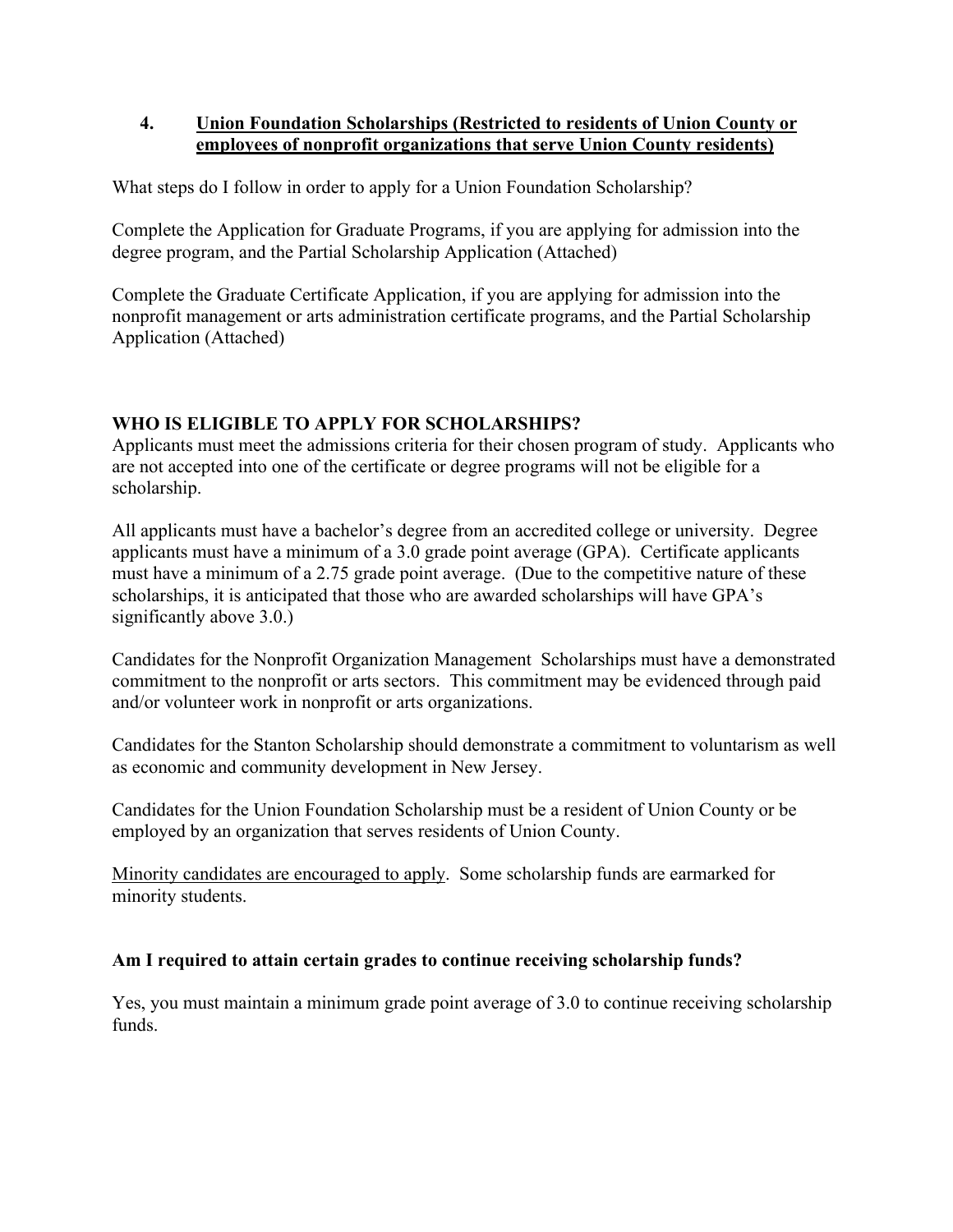# **WHOM DO I CONTACT WITH QUESTIONS REGARDING THE SCHOLARSHIP APPLICATION PROCEDURES?**

Contact Dr. Naomi Wish at wishnaom@shu.edu

#### **WHOM DO I CONTACT WITH QUESTIONS REGARDING ADMISSIONS APPLICATION PROCEDURES FOR THE CERTIFICATE AND/OR DEGREE PROGRAMS?**

*To obtain applications for admission to the degree or Certificate program or for questions regarding admissions, contact:*

Monica Mckie or Ryan Ouellette at (973) 761-9510 .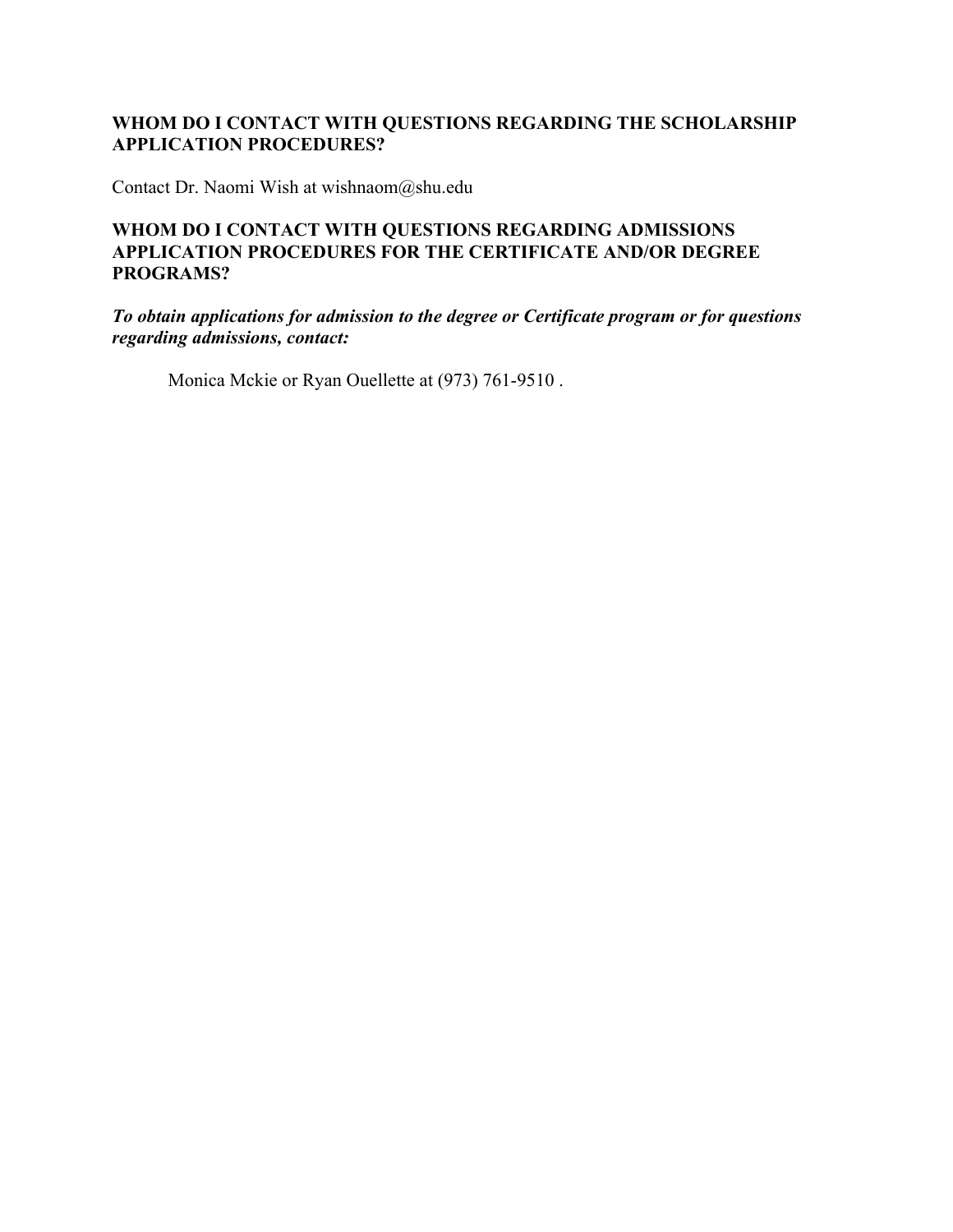#### **WHERE DO I SEND MY COMPLETED GRADUATE DEGREE ADMISSIONS APPLICATION AND PARTIAL SCHOLARSHIP APPLICATION?**

If you are applying for admission to the **MPA degree program**, send your completed admission application **together with** your scholarship application, to:

 Sarah Caron Office of the Provost Presidents Hall Seton Hall University 400 South Orange Ave. South Orange, NJ 07079

If you are applying for admission to a **graduate certificate program**, send your completed admission application **together with** your scholarship application to:

Monica Mckie Department of Public and Healthcare Administration Room 566 Jubilee Hall Seton Hall University 400 South Orange Ave. South Orange, NJ 07079

Every year, there is an initial review of scholarship applications in the late spring. However, very often, there are additional scholarship funds available after that date. Therefore, there is a second scholarship application review sometime in late summer.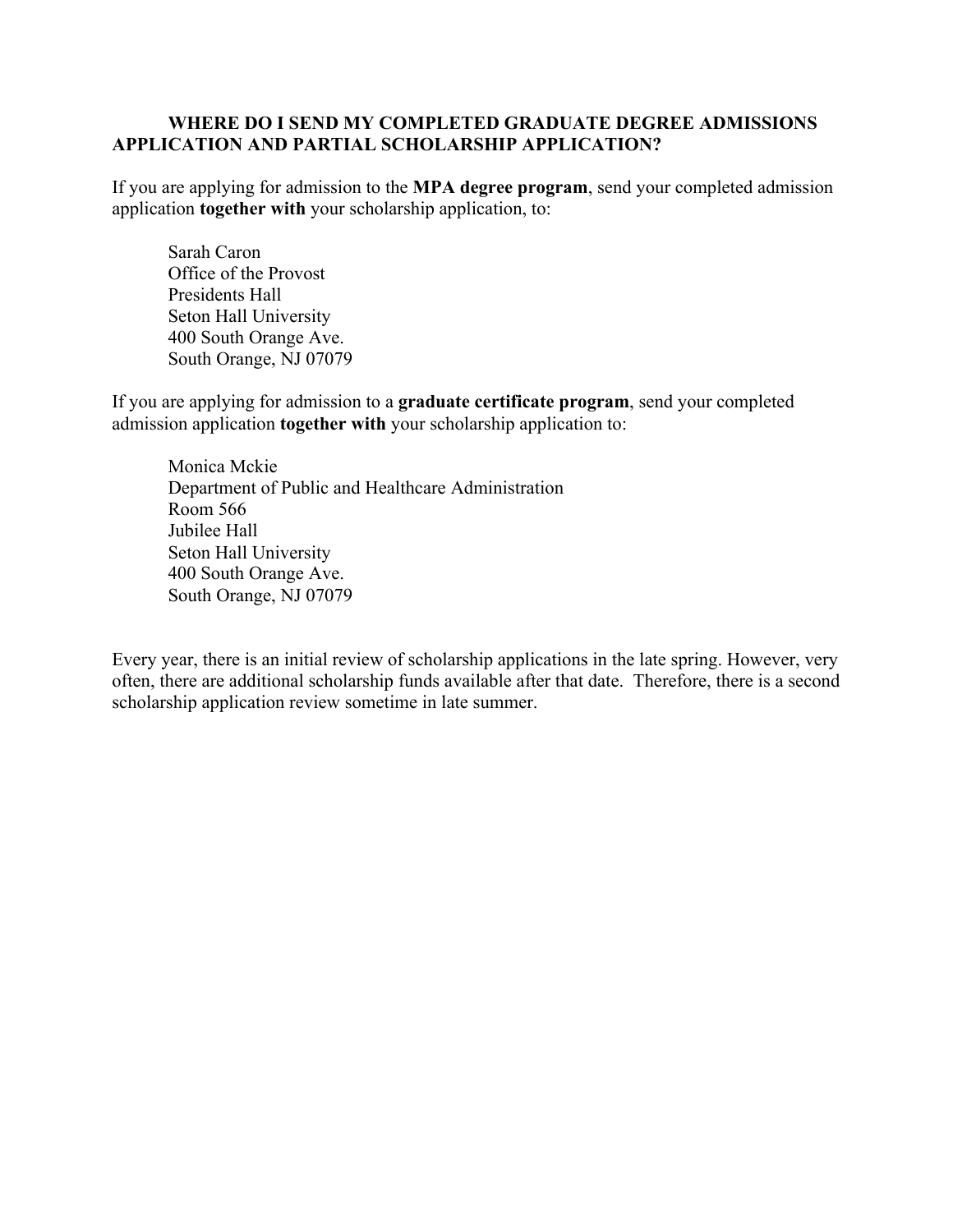# **Center for Public Service/GDPHA Scholarship Application For Academic Year 2009-10**

# **DIRECTIONS**

# **I. Partial Scholarship Opportunities**

All scholarship applications require the submission of the following materials. Any additional required documents are noted below the specific scholarship choice.

If applying for admission into the **MPA Degree program**:

- Completed Application for Admission to program, which includes:
	- Current resume
	- Official transcripts for all colleges and universities you have attended
	- Three letters of recommendation
	- Required essay
- Completed and signed Scholarship Application (attached)
- Completed Scholarship Essay (Part IV of attached Scholarship Application)
- Completed additional personal statement and resume for the Stanton scholarship

If applying for admission into **a Graduate Certificate program**

- Completed Application for the Graduate Certificate program, which includes:
	- Current resume
	- Official Transcript(s) showing successful completion of an undergraduate degree from an accredited college or university
	- One essay answering the question provided on the admissions application
- Completed and signed Scholarship Application (attached)
- Completed Scholarship Essay (Part IV of attached Scholarship Application)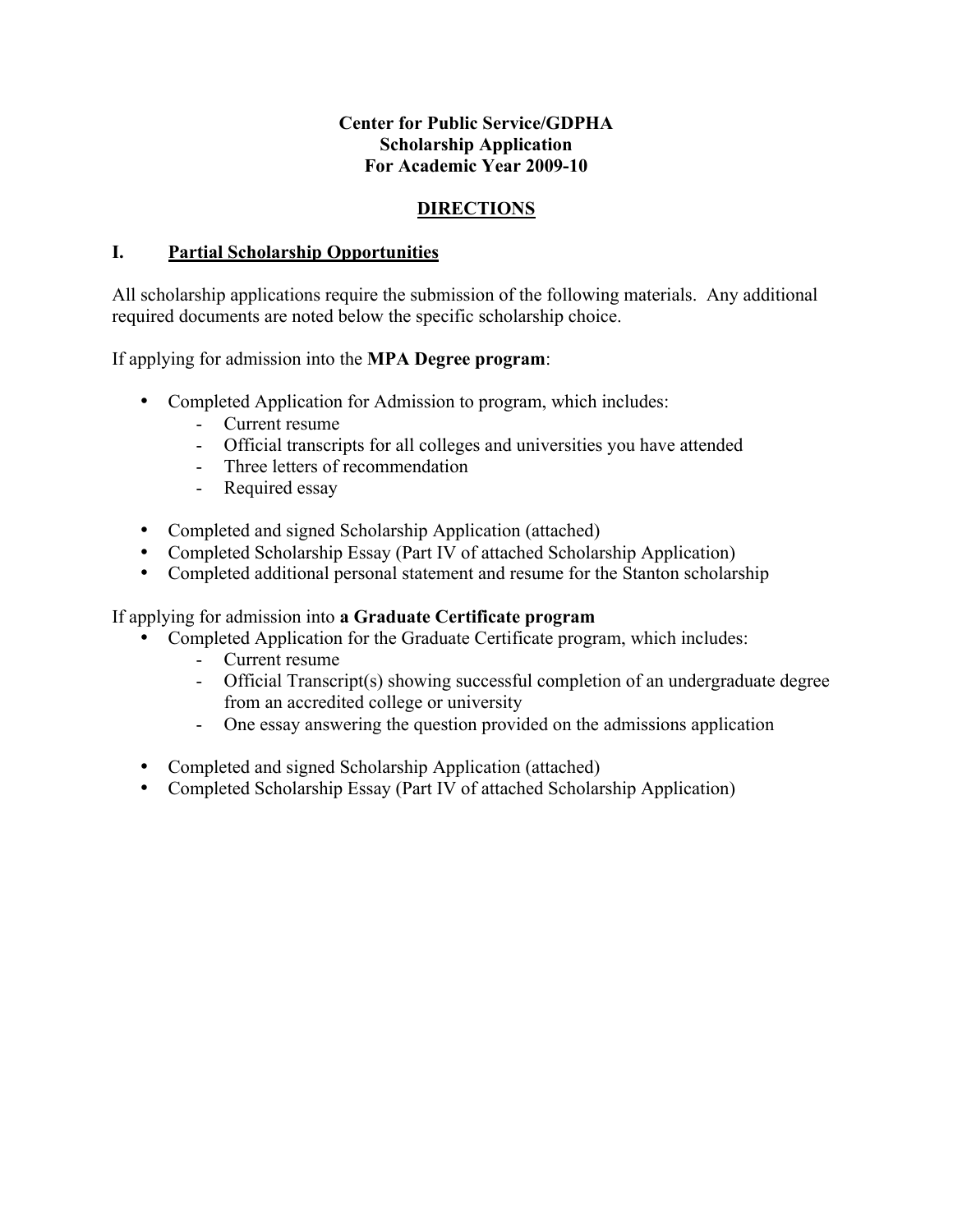#### **Scholarship Application The Center for Public Service**

| <b>Name</b>                 |              |  |
|-----------------------------|--------------|--|
| Last                        | <b>First</b> |  |
| <b>Social Security No.:</b> |              |  |
| Home Address                |              |  |
| Street address              |              |  |
| City                        |              |  |
| State and Zip code          |              |  |
| Daytime Phone Number        |              |  |
|                             |              |  |
| Email address               |              |  |

#### **I. Type of Scholarship**

Please put an X next to each scholarship opportunity for which you wish to be considered. Refer to the scholarship fact sheet for descriptions/responsibilities of each type of scholarship. You may mark more than one type if you fit the qualifications.

**Note:** Some of these scholarships give preference to minority applicants; if you are a minority individual and wish to be considered, please be sure to complete Section II. Ethnic Background of this form.

\_\_\_\_\_ **Partial Scholarships for Nonprofit Management**

**\_\_\_\_\_ Thomas J. Stanton, Jr., Scholarship**

**\_\_\_\_\_ Goya Scholarships (for Latino students only)**

**\_\_\_\_\_ Union Foundation Scholarships (for residents of Union County or employees of organizations that serve Union County residents)**

For Goya Scholarships

- You must complete Section II. Ethnic Background of this form.
- You must complete the FAFSA (Free Application for Federal Student Aid)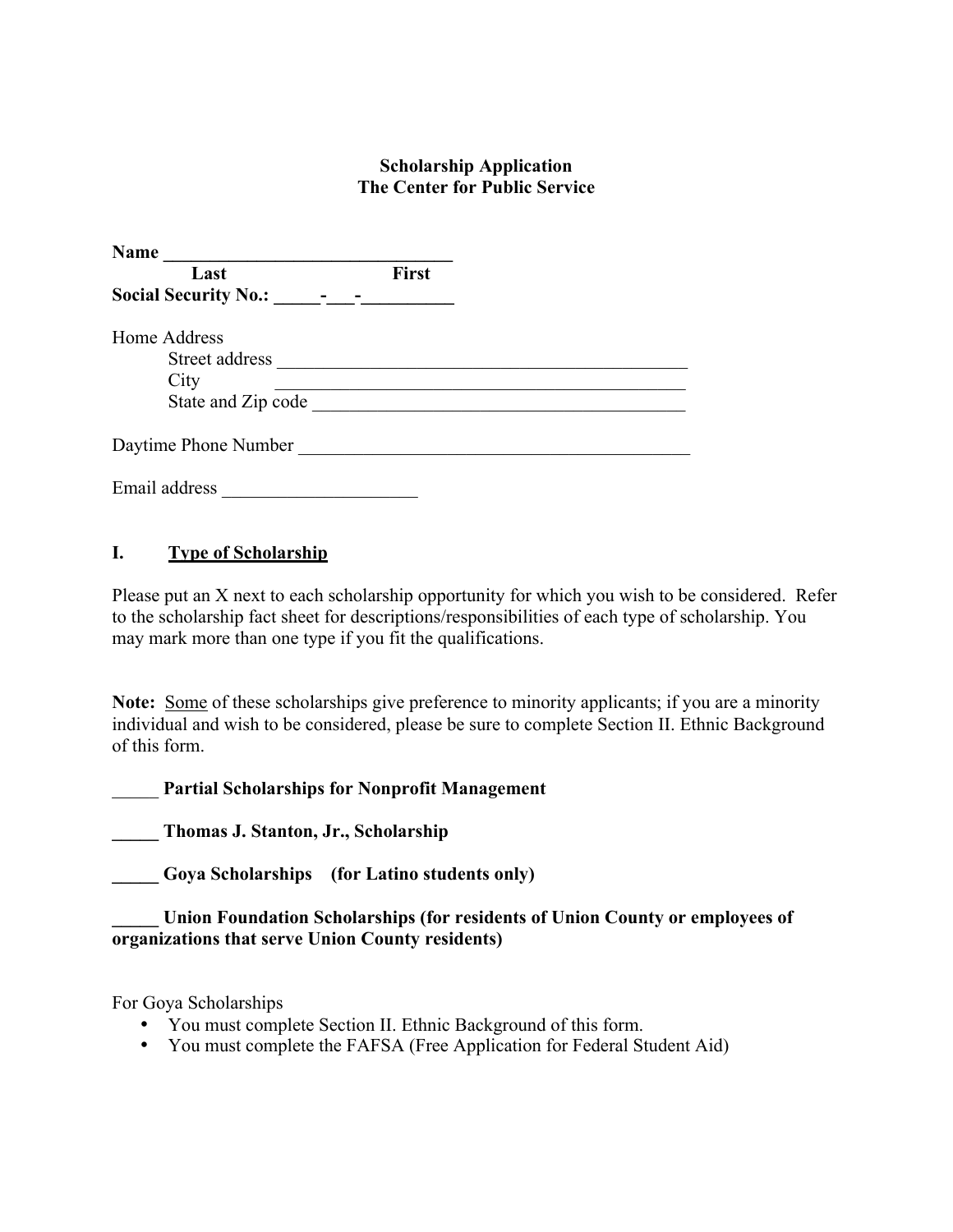#### **II. Ethnic Background**

Note: This information is required if you are a minority candidate who wishes to be considered for scholarships that are limited to or for which preference is given to minority individuals.

| American Indian or Native Alaskan | Asian Pacific Islander |
|-----------------------------------|------------------------|
| Black (Non-Latino/Latina)         | Latino/Latina          |
| White (Non-Latino/Latina)         | Other (Specify:        |

#### **III. Financial Assistance**

Please note that the reception of other financial assistance does not automatically preclude you from receiving additional financial support.

1. Are you eligible for tuition remission through your employer?

Yes No If so, how much?

2. Have you been awarded any other scholarship funds to use toward your graduate study (e.g., AmeriCorps or private scholarship)? If yes, please note source and amount of award.

3. Were you or are you an EOP (Educational Opportunity Program) student? Yes No

4. Have you filed a Free Application for Federal Student Aid (FAFSA)? It is required for Goya Scholarships. Yes No

If yes, date of filing

# **IV. Scholarship Essay**

Please attach completed essay to the scholarship application.

A scholarship is an investment by a funder in your education. Scholarship funds are donated in the hope that the education you receive will provide you with the knowledge, skills and ability to make a difference in the quality of life of those you serve.

Please answer the following questions in a 300-word, double-spaced essay. Your essay will be reviewed by our scholarship committee, which is comprised of faculty, practitioners and donors.